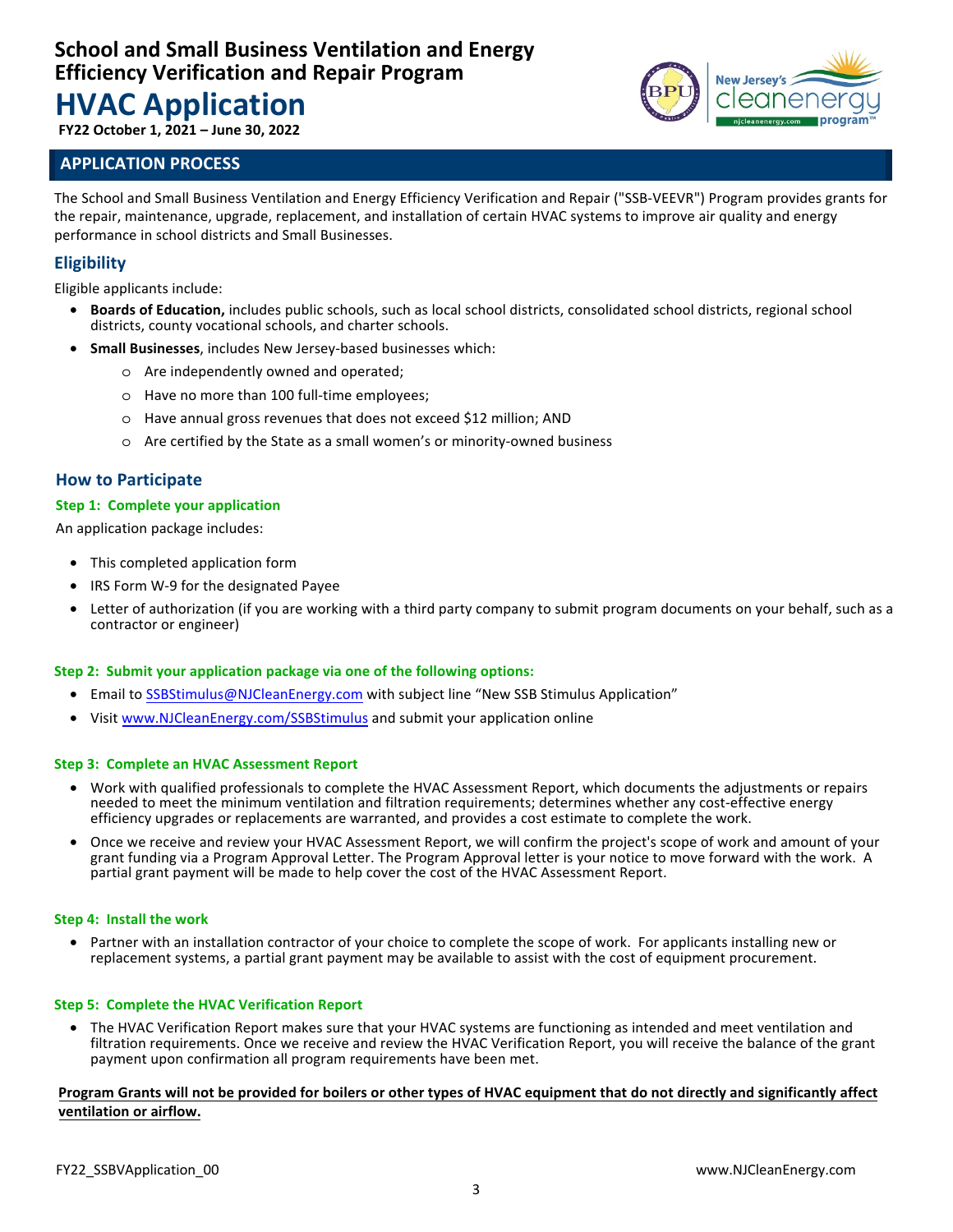

# **HVAC Application**

**FY22 October 1, 2021 – June 30, 2022**

### **APPLICANT INFORMATION**

| Company/Entity Name:                      |                                      |                                                                                             |                                           |  |                                                                                                    |                 |              |  |
|-------------------------------------------|--------------------------------------|---------------------------------------------------------------------------------------------|-------------------------------------------|--|----------------------------------------------------------------------------------------------------|-----------------|--------------|--|
| Entity Type:                              | Board of Education<br>Charter School |                                                                                             |                                           |  | <b>Small Business</b>                                                                              |                 |              |  |
| <b>Mailing Address:</b>                   | Street:                              |                                                                                             |                                           |  |                                                                                                    |                 |              |  |
|                                           | City:                                |                                                                                             |                                           |  | State:                                                                                             |                 | ZIP:         |  |
| Primary Contact Name:                     |                                      |                                                                                             |                                           |  | <b>Contact Title:</b>                                                                              |                 |              |  |
| Primary Contact Phone:                    |                                      |                                                                                             |                                           |  | <b>Contact Email:</b>                                                                              |                 |              |  |
| Utility Provider: (select all that apply) | l 1                                  | <b>Atlantic City Electric</b><br>$\mathbf{I}$<br>Rockland Electric Co.<br>Elizabethtown Gas |                                           |  | Jersey Central Power & Light □ PSE&G<br>New Jersey Natural Gas<br>South Jersey Gas   Other Utility |                 |              |  |
| <b>PROJECT &amp; SITE INFORMATION</b>     |                                      |                                                                                             |                                           |  |                                                                                                    |                 |              |  |
| Type of Project:                          |                                      | Replacement<br>Maintenance                                                                  |                                           |  | <b>New</b>                                                                                         |                 | Undetermined |  |
| Site Address:                             | Street:                              |                                                                                             |                                           |  |                                                                                                    |                 |              |  |
|                                           | City:                                |                                                                                             |                                           |  | State:                                                                                             |                 | ZIP:         |  |
| School size:<br>(# of students)           |                                      |                                                                                             | <b>Business size:</b><br>(# of employees) |  |                                                                                                    | Square Footage: |              |  |
|                                           |                                      |                                                                                             |                                           |  |                                                                                                    |                 |              |  |

### **PROJECT DESCRIPTION & SCHEDULE**

| Project Description:<br>If applying for multiple buildings, please download,<br>complete, and attach the multi-site building<br>spreadsheet found on the Program website |                                   |
|--------------------------------------------------------------------------------------------------------------------------------------------------------------------------|-----------------------------------|
| <b>Estimated Start Date:</b>                                                                                                                                             | <b>Estimated Completion Date:</b> |
| <b>Estimated Project Budget:</b>                                                                                                                                         |                                   |

### **PAYEE INFORMATION**

| Payee Company Name:                               |         |  |                       |      |  |
|---------------------------------------------------|---------|--|-----------------------|------|--|
| <b>Contact Name:</b>                              |         |  | <b>Contact Title:</b> |      |  |
| <b>Contact Phone:</b>                             |         |  | <b>Contact Email:</b> |      |  |
| <b>Incentive Check</b><br><b>Mailing Address:</b> | Street: |  |                       |      |  |
|                                                   | City:   |  | State:                | ZIP: |  |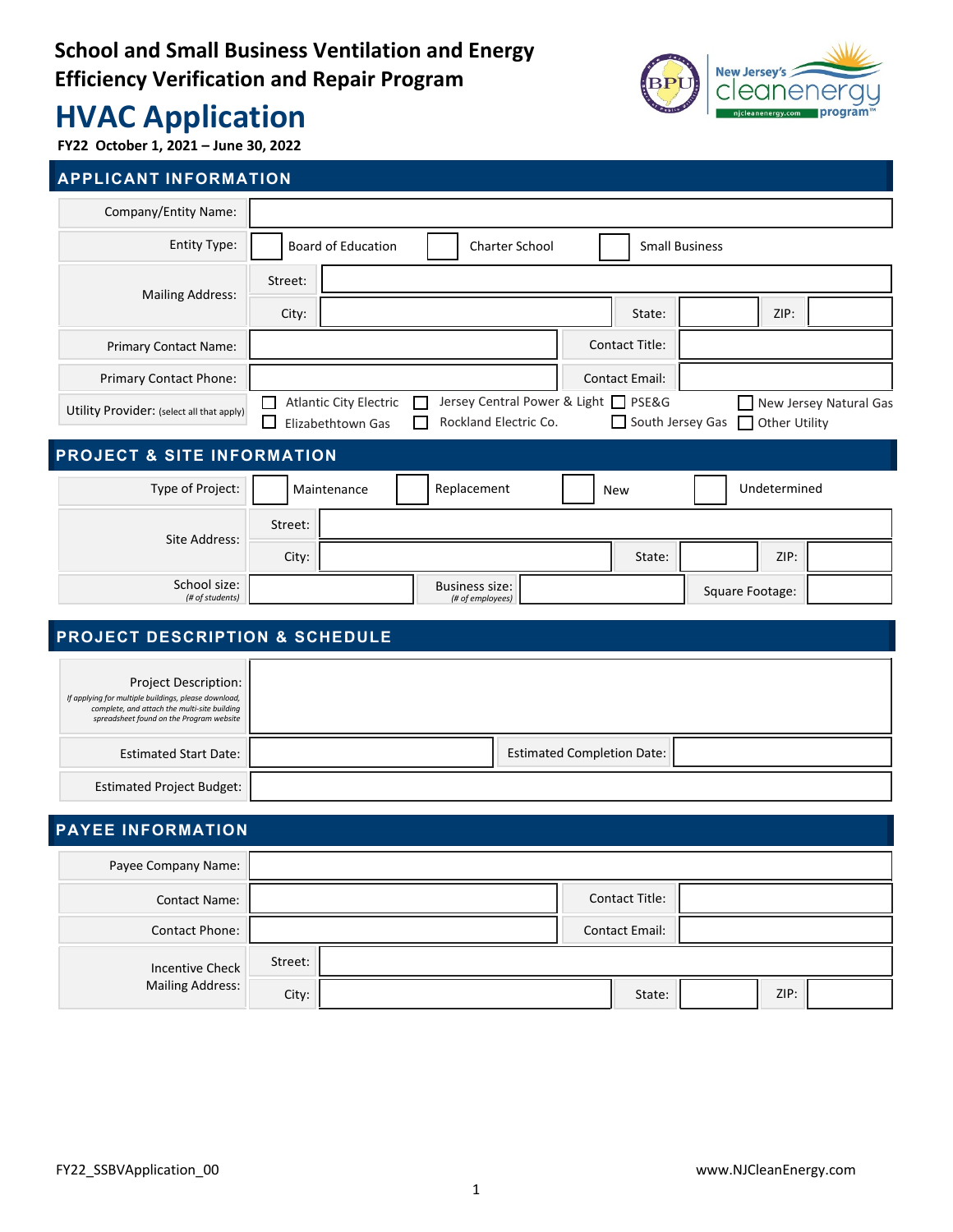## **HVAC Application**



**FY22 October 1, 2021 – June 30, 2022**

### **PROJECT PATHWAYS & & REQUIREMENTS**

**Please refer to Section 2 of the Program Guide for requirements for each Grant Pathway:**

Applicants may apply for a Program Grant through one of two grant pathways, each of which has specific requirements:

- HVAC Assessment and Maintenance Pathway, or
- HVAC Assessment and Replacement/New System Pathway

**HVAC Assessment and Maintenance Pathway** — Available for HVAC maintenance, repair, and minor system repairs and upgrades, but excluding the installation of new HVAC units.

**HVAC Assessment and Replacement/New System Pathway** — Available for the purchase and installation of a new HVAC system or unit(s). The applicant must provide supporting documentation showing that the existing HVAC equipment (or lack thereof) is unable to meet the minimum ventilation and filtration standards described in the Program Guide without an HVAC system or unit replacement. All proposed new systems or HVAC system replacements must meet or exceed the ventilation and filtration standards described in the Program Guide and must also meet the necessary and cost-effectiveness standards set forth in the Program Requirements.

### **COST ESTIMATES**

Each project must include a cost estimate verified by a Certified Energy Auditor. The funding amount requested in the application package may only be for reasonable costs to complete the work and requirements of the site's grant pathway, as described in **Section 2**.

The cost estimate must include a detailed site-specific budget, timeline, and a clear and accurate description of the work that will be provided. The site-specific budget needs to show line-item cost estimates for materials, labor, and other costs. Please refer to **Section 3.3** in the Program Guide for more information.

In addition, the Applicant will also self-certify that:

- The application complies with all Skilled and Trained Workforce requirements
- All applicable Labor Code and public works labor requirements, including the payment of prevailing wage, will be followed

### **CUSTOMER AUTHORIZATION**

By signing, I certify that I have read, understand and agree to the specific Program Requirements/Terms and Conditions listed on this application form. I will also submit for approval a properly completed application package, which includes this signed application as defined in the requirements section of this application. I certify that the information included in the application package is true and correct to the best of my knowledge. Depending on the completeness and quality of the data provided, additional information may be needed and will be requested by the Program Manager.

By signing this application, the signatories agree to comply with the provisions of the New Jersey Prevailing Wage Act, N.J.S.A. 34: 11-56.26 et seq., (Act), if and to the extent that Act may apply to the work covered by this application.

I agree that this document and all notices and disclosures made or given relating to this document may be created, executed, delivered and retained electronically and that the electronic signatures appearing on this document and any related documents shall have the same legal effect for all purposes as a handwritten signature. The information, statements, and documents I have provided in and with this document are true and accurate to the best of my knowledge. I am aware that if any of them are willfully false, I am subject to punishment.

| Customer   |       |  |
|------------|-------|--|
| Signature: | Date: |  |
|            |       |  |

Printed Name: Title: Title: Company: Title:

### **SUBMISSION INSTRUCTIONS**

Submit your application package via one of the following options:

| Fmail                | Email to SSBStimulus@NJCleanEnergy.com<br>with subject line "New SSB Stimulus Application" |
|----------------------|--------------------------------------------------------------------------------------------|
| <b>Online Portal</b> | Visit www.NJCleanEnergy.com/SSBStimulus to<br>access the online application page           |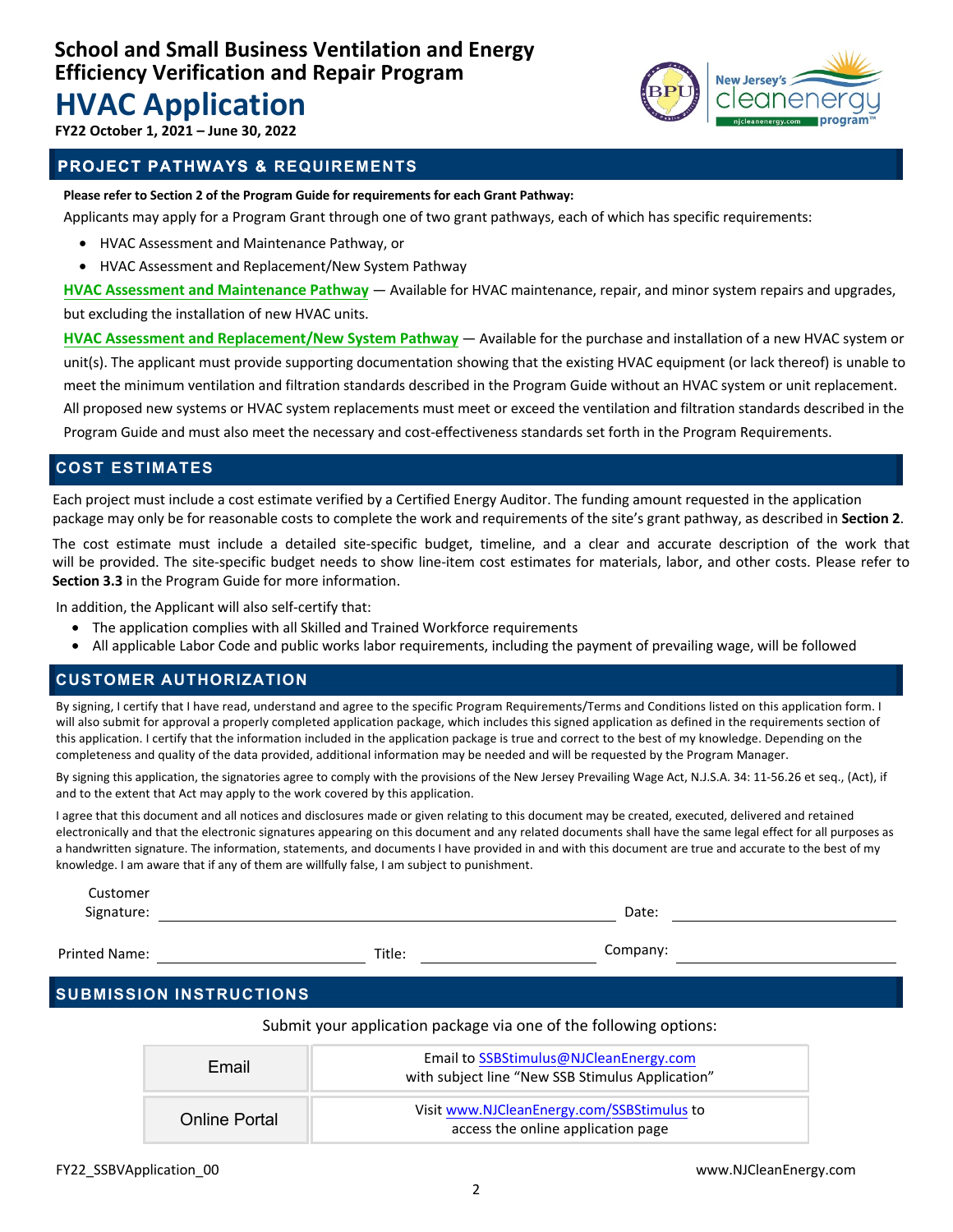# **HVAC Application**

**FY22 October 1, 2021 – June 30, 2022**

### TERMS AND CONDITIONS

### **Tax Liability:**

Neither the State of New Jersey, the New Jersey Board of Public Utilities, TRC, nor any of their agents (collectively, Program Parties) shall be responsible for any tax liability that may be imposed on any applicant in connection with any Program Grant. The applicant must supply its federal tax identification number or social security number, as applicable, to the Program in order to receive a Program Incentive.

### **Applicant Acknowledgments, Certifications, and Signature:**

The applicant agrees to the terms and conditions of the Program and to follow the Program Guide and all other Program requirements.

The applicant agrees that this document and all notices and disclosures made or given relating to this document may be created, executed, delivered and retained electronically and that all electronic signatures appearing on this document and any related documents shall have the same legal effect for all purposes as a handwritten signature.

The information, statements, and documents provided in and with this document are true and accurate to the best of my knowledge, after due inquiry. I am aware that if any of them are willfully false, I am subject to punishment.

### **Eligibility Process:**

A customer, or an agent (contractor/vendor) authorized by an Applicant, must submit a properly completed application package. A complete application package should include the application completed and signed in addition to all information requested for each facility per the Program Guide, including the assessment report, and cost estimate. The applicant will be required to submit the original cost estimate as part of the application package to demonstrate that all costs are reasonable for the work to be completed. Cost estimates must be itemized and show line item cost for materials, labor and other costs. Additional supporting documentation may be attached as needed. The Program Manager will review the application package to determine if all information is complete. In the event the application is not complete or additional information is needed to complete the application, the Program Manager will request this information from the primary point of contact as listed by the entity.

### **Prevailing Wage:**

Program Grants will constitute financial assistance provided by the Board and therefore may be subject to prevailing wage requirements pursuant to the Prevailing Wage Act (N.J.S.A. 34:11-56.25 et seq.) and the regulations promulgated thereunder (N.J.A.C. 12:60). By submitting this application to the Program, the applicant self-certifies that it will and has complied with any and all applicable prevailing wage requirements relating to the work covered by Program Grant. The New Jersey Department of Labor and Workforce Development is authorized to interpret and enforce prevailing wage requirements.

### **Endorsement:**

The Program parties do not endorse, support or recommend any particular manufacturer, product or system design for use in this Program.

#### **DISCLAIMER OF WARRANTIES:**

THE PROGRAM PARTIES DO NOT WARRANT THE PERFORMANCE OF ANY EQUIPMENT PURCHASED AND/OR INSTALLED, AND/OR SERVICES RENDERED, AS PART OF THIS PROGRAM, EITHER EXPRESSLY OR IMPLICITLY. THE PROGRAM PARTIES PROVIDE NO WARRANTIES OR REPRESENTATIONS OF ANY KIND, WHETHER STATUTORY, EXPRESSED, OR IMPLIED, INCLUDING, WITHOUT LIMITATIONS, WARRANTIES OF MERCHANTABILITY OR FITNESS FOR A PARTICULAR PURPOSE, REGARDING EQUIPMENT OR SERVICES PROVIDED BY A MANUFACTURER OR VENDOR.